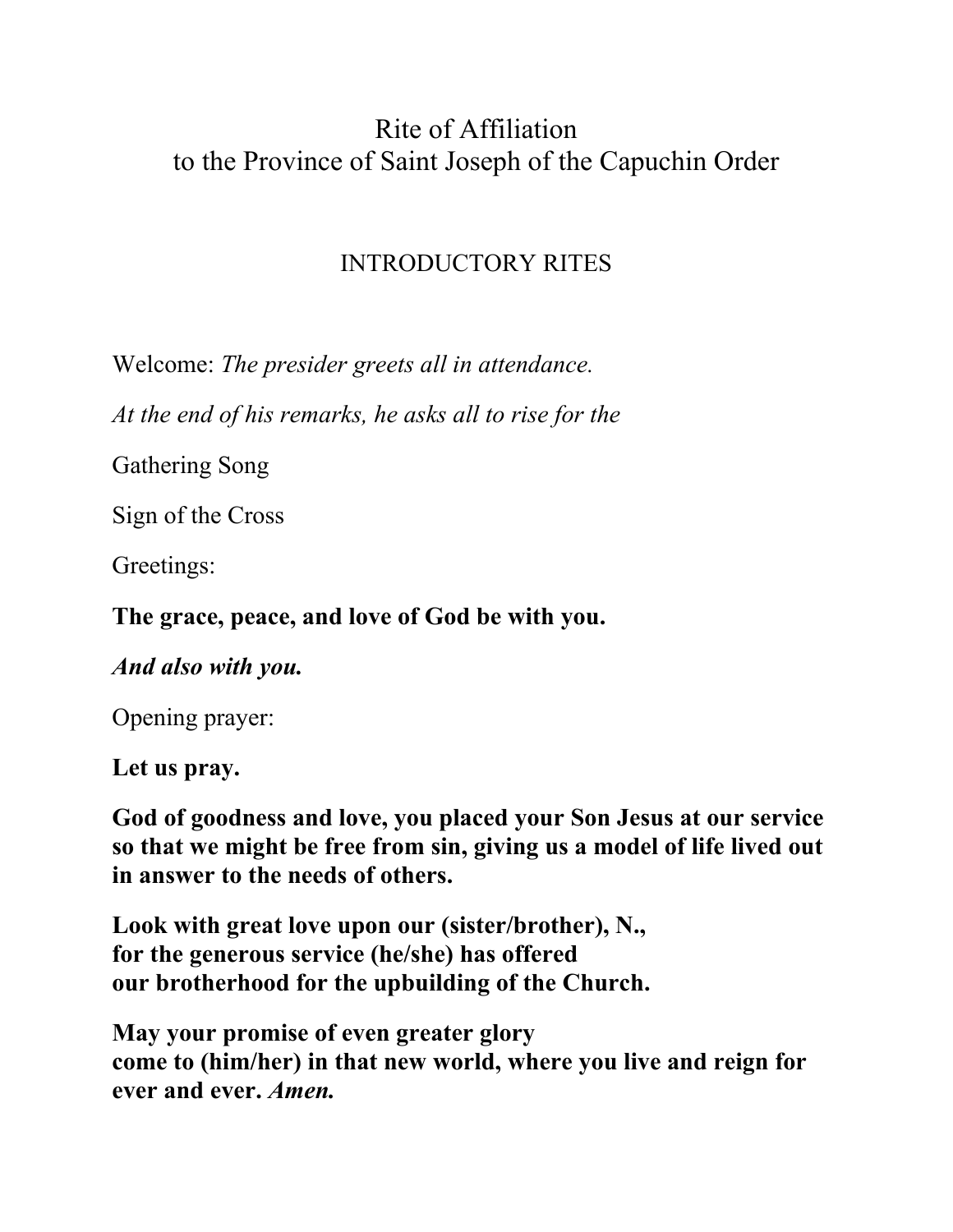*hymn.* 

## LITURGY OF THE WORD

Reading: *2 Corinthians 9: 6-15* 

Homily.

#### RITE OF AFFILIATION

Invitation to prayer:

**N., would you please come forward.** 

**It is with great joy and gratitude to God that we acknowledge your dedicated service to our Capuchin fraternity and your true ministry with us.** 

**As Christ recognized all who do the will of God as brother, sister, and mother to him, we recognize your special place within our Capuchin family.** 

**Let us pray for N., and for the wider needs of the church and world.** 

**Please rise.** 

Intercessory Prayer:

**For N., that God may bless (him/her) for the witness of Christ's love and service (he/she) has shown among us.** 

**Let us pray to the Lord.** 

**For the family and friends of N., for the sacrifices they have made and for God's blessings upon them in their needs.** 

**Let us pray to the Lord.**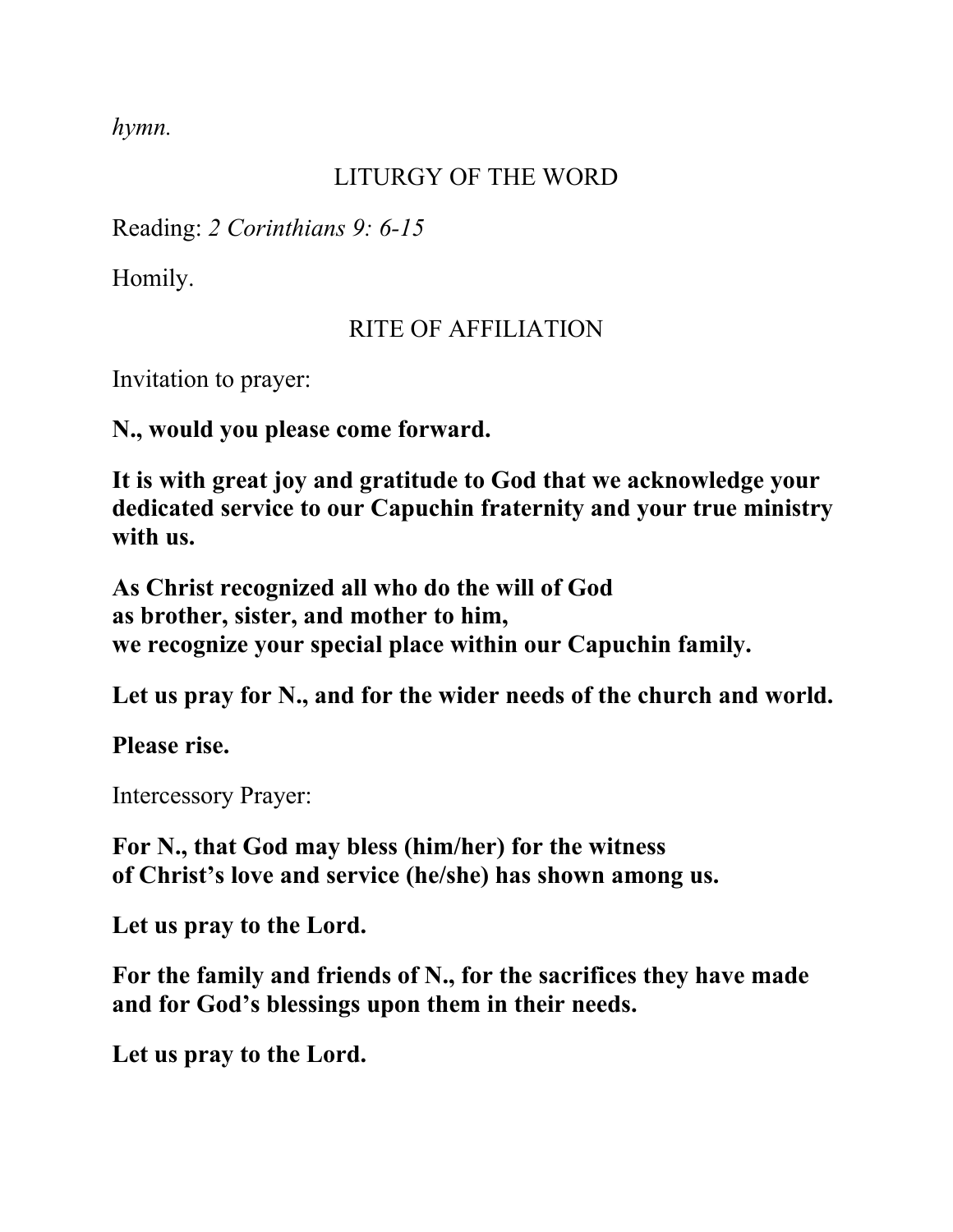**For all who minister with us in our Capuchin Ministries; for our growth in the Body of Christ.** 

**Let us pray to the Lord.** 

**For all our benefactors who sustain us in our lives and ministries.** 

**Let us pray to the Lord.** 

**For a greater response among the People of God to answer the cries of the needy and the poor.** 

**Let us pray to the Lord.** 

**For all who have died, especially family members and friends of N., and friars of our community; may they enjoy the rich rewards of God for their labors.** 

**Let us pray to the Lord.** 

Prayer of Blessing:

**I ask all of you to join me in prayer by extending your hands in blessing over N.:** 

**Provident God, throughout history you answered the needs of your people by raising up outstanding women and men among your faithful people.** 

**The life and ministry of your Son, Jesus,** 

**involved the dedicated following of his mother Mary, the apostles and disciples, Martha and Mary, Nicodemus, Mary Magdalen, and nameless others whose acts are praised in the scriptures.** 

**We lift up to you today your servant N., who has labored so faithfully in our Capuchin community.**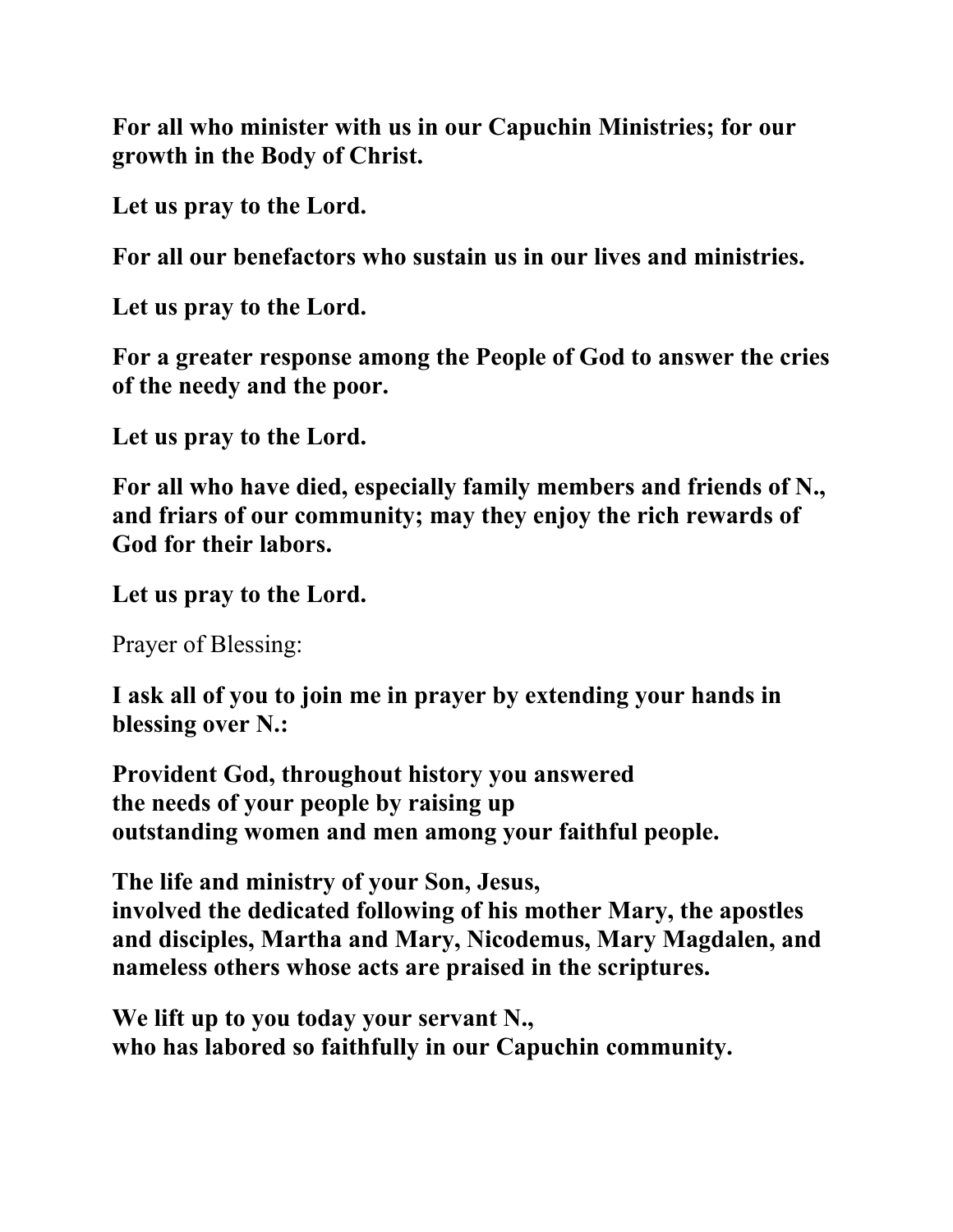**Shower your grace and blessing upon (him/her), as (he/she) so richly deserves.** 

**Hear (him/her) in (his/her) needs. Give (him/her) good health,** 

**that (he/she) may continue to serve you. May (his/her) family and friends be blessed,** 

**as they too share in the goodness and holiness of (his/her) life.** 

**All praise be yours, O loving God, for your actions and kindness shown to us in the life of N.** 

**May your name be praised for ever and ever.** 

*Amen.* 

Presentation of the Document of Affiliation:

**N., in the name of our Capuchin community, I am proud to recognize you as a special member—an affiliate—of our Capuchin Province.** 

**For your extraordinary dedication and service to our Capuchin life and ministry, I present you with this document of affiliation.** 

Acknowledgment by the Assembly:

(Would you please show your appreciation and congratulations!)

*(Applause)* 

Announcements.

Blessing and Dismissal:

The Lord be with you.